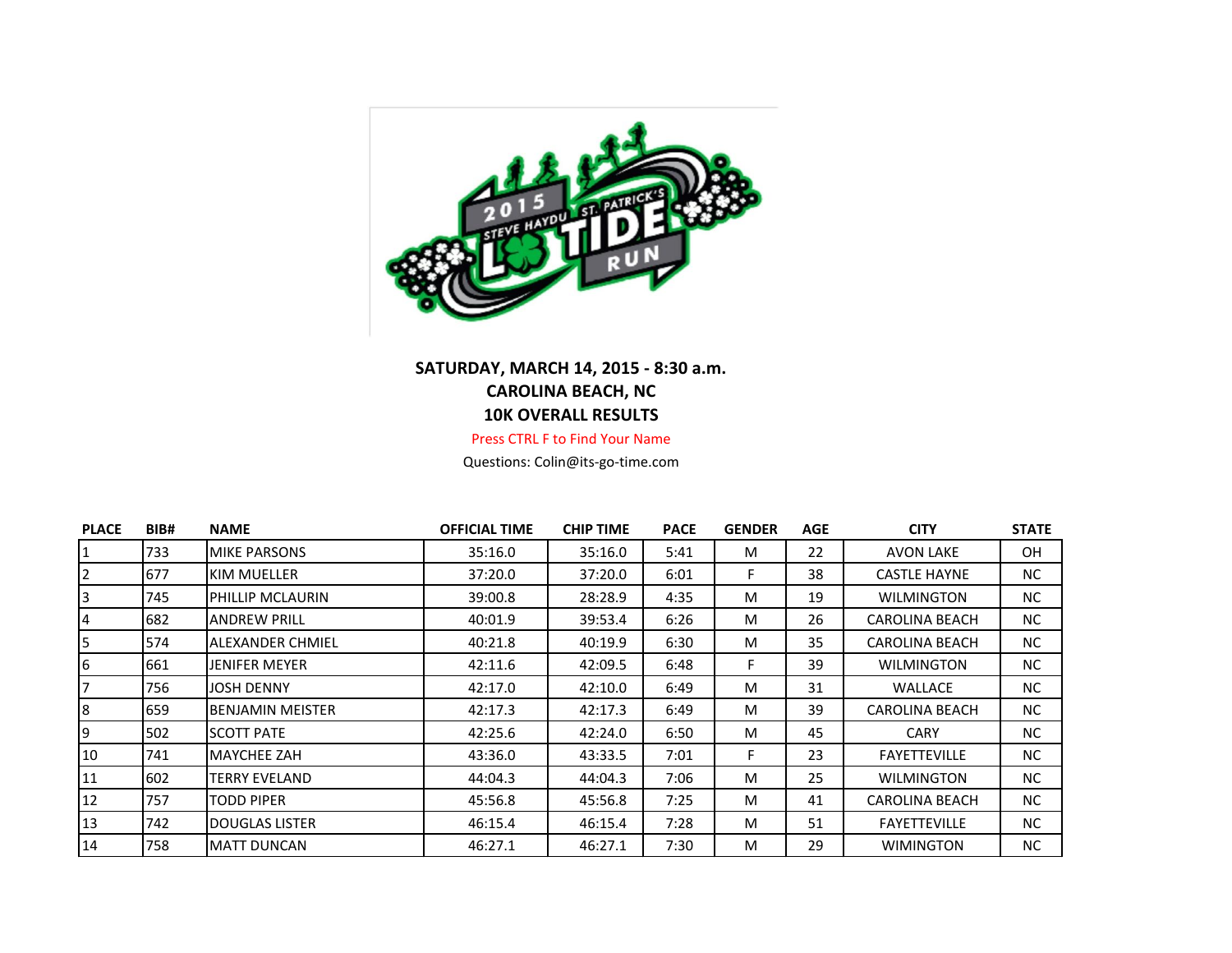| 15<br>639<br><b>JAMES KOONS</b><br>46:32.8<br>46:28.0<br>7:30<br>32<br>М<br>710<br><b>MARK WALLACE</b><br>47:13.5<br>47:13.5<br>7:37<br>37<br>16<br>М<br>F<br>17<br>731<br>47:22.6<br>7:38<br><b>MARY MARGARET MCEACHERN</b><br>47:21.2<br>44<br>18<br>552<br>7:38<br>34<br><b>SCOTT ABERNATHY</b><br>47:23.2<br>47:20.4<br>М<br>19<br>501<br>7:39<br>50<br>MIKE GOYNE<br>47:29.8<br>47:26.9<br>м<br>20<br>711<br><b>JUSTIN WARREN</b><br>47:34.9<br>47:25.4<br>7:39<br>29<br>М<br>611<br>21<br><b>JOHN GELS</b><br>47:54.2<br>47:43.6<br>7:42<br>М<br>33<br>F<br>22<br>686<br><b>EILEEN ROGERS</b><br>48:00.0<br>47:54.4<br>7:44<br>34<br>23<br>F<br>683<br>29<br><b>CORRIN PUCKHABER</b><br>48:01.3<br>48:01.3<br>7:45<br>24<br>738<br><b>SETH ROBBINS</b><br>48:09.9<br>48:07.0<br>7:46<br>М<br>41<br>25<br>513<br><b>LIBOR STURCH</b><br>48:21.0<br>48:21.0<br>7:48<br>М<br>41<br>26<br>519<br><b>MATT STEINER</b><br>48:33.0<br>48:25.2<br>7:49<br>М<br>29<br>27<br>615<br><b>NEILL GRAHAM</b><br>48:41.4<br>7:51<br>M<br>40<br>48:41.4<br>28<br>F.<br>606<br><b>KRISTEN FOWLER</b><br>48:47.1<br>48:47.1<br>7:52<br>32<br>29<br>629<br><b>JAKE HORTON</b><br>48:49.6<br>48:40.7<br>7:51<br>M<br>49<br>30<br>664<br>49:12.2<br>49:12.2<br>7:56<br>M<br>31<br>ALEX MILAM<br>31<br>532<br>F<br><b>JAYME KEMP</b><br>49:39.1<br>35:59.3<br>5:48<br>27<br>32<br>748<br>DONALD WOOLVERTON<br>49:46.7<br>8:01<br>M<br>55<br>49:42.1<br>33<br>F.<br>654<br>8:02<br>25<br><b>KATIE MANNING</b><br>49:53.5<br>49:46.1<br>34<br>508<br><b>RAY MCCLORY</b><br>49:59.7<br>49:57.0<br>8:03<br>M<br>53<br>35<br>636<br>49:54.3<br><b>ERIC KEELY</b><br>50:11.4<br>8:03<br>м<br>38<br>F<br>36<br>668<br><b>CLAIRE MOELLERING</b><br>50:19.0<br>8:06<br>50:16.3<br>26<br>37<br>591<br><b>BRADLEY DRIVER</b><br>50:28.0<br>50:28.0<br>8:07<br>М<br>51<br>38<br>755<br><b>JUSTEN GROSS</b><br>50:28.3<br>50:20.4<br>8:07<br>М<br>33<br>F<br>39<br>582<br><b>KRISTEN COTIAUX</b><br>50:34.4<br>50:22.8<br>8:07<br>22<br>40<br>F<br>505<br>50:37.4<br>50:25.0<br>8:08<br>35<br>SHANNON BOSTON<br>41<br>679<br>F<br><b>KAYTE PENEZIC</b><br>50:38.7<br>50:19.1<br>8:07<br>31<br>575<br>42<br><b>ALEX CLARK</b><br>50:55.1<br>50:53.1<br>8:12<br>M<br>22<br>F<br>43<br>625<br>51:01.0<br>29<br>ANNA HARDY<br>50:48.2<br>8:12<br>44<br>667<br>8:12<br>${\sf M}$<br>38<br><b>ROB MINTON</b><br>51:02.3<br>50:49.5<br>F.<br>45<br>583<br>99<br><b>JENNA CROWELL</b><br>51:04.7<br>51:04.7<br>8:14<br>46<br>589<br>51:19.0<br>51:13.1<br>ALEX DOLAN<br>8:16<br>М<br>47 |    |     |                   |         |         |      |   |    |                       |           |
|---------------------------------------------------------------------------------------------------------------------------------------------------------------------------------------------------------------------------------------------------------------------------------------------------------------------------------------------------------------------------------------------------------------------------------------------------------------------------------------------------------------------------------------------------------------------------------------------------------------------------------------------------------------------------------------------------------------------------------------------------------------------------------------------------------------------------------------------------------------------------------------------------------------------------------------------------------------------------------------------------------------------------------------------------------------------------------------------------------------------------------------------------------------------------------------------------------------------------------------------------------------------------------------------------------------------------------------------------------------------------------------------------------------------------------------------------------------------------------------------------------------------------------------------------------------------------------------------------------------------------------------------------------------------------------------------------------------------------------------------------------------------------------------------------------------------------------------------------------------------------------------------------------------------------------------------------------------------------------------------------------------------------------------------------------------------------------------------------------------------------------------------------------------------------------------------------------------------------------------------------------------------------------------------------------------------------------------------------------------------------------------------------------------------------------------------------------------------------------------------------------------------------------------------------|----|-----|-------------------|---------|---------|------|---|----|-----------------------|-----------|
|                                                                                                                                                                                                                                                                                                                                                                                                                                                                                                                                                                                                                                                                                                                                                                                                                                                                                                                                                                                                                                                                                                                                                                                                                                                                                                                                                                                                                                                                                                                                                                                                                                                                                                                                                                                                                                                                                                                                                                                                                                                                                                                                                                                                                                                                                                                                                                                                                                                                                                                                                   |    |     |                   |         |         |      |   |    | LELAND                | <b>NC</b> |
|                                                                                                                                                                                                                                                                                                                                                                                                                                                                                                                                                                                                                                                                                                                                                                                                                                                                                                                                                                                                                                                                                                                                                                                                                                                                                                                                                                                                                                                                                                                                                                                                                                                                                                                                                                                                                                                                                                                                                                                                                                                                                                                                                                                                                                                                                                                                                                                                                                                                                                                                                   |    |     |                   |         |         |      |   |    | <b>DANVILLE</b>       | VA        |
|                                                                                                                                                                                                                                                                                                                                                                                                                                                                                                                                                                                                                                                                                                                                                                                                                                                                                                                                                                                                                                                                                                                                                                                                                                                                                                                                                                                                                                                                                                                                                                                                                                                                                                                                                                                                                                                                                                                                                                                                                                                                                                                                                                                                                                                                                                                                                                                                                                                                                                                                                   |    |     |                   |         |         |      |   |    | <b>WILMINGTON</b>     | <b>NC</b> |
|                                                                                                                                                                                                                                                                                                                                                                                                                                                                                                                                                                                                                                                                                                                                                                                                                                                                                                                                                                                                                                                                                                                                                                                                                                                                                                                                                                                                                                                                                                                                                                                                                                                                                                                                                                                                                                                                                                                                                                                                                                                                                                                                                                                                                                                                                                                                                                                                                                                                                                                                                   |    |     |                   |         |         |      |   |    | <b>WINNABOW</b>       | NC.       |
|                                                                                                                                                                                                                                                                                                                                                                                                                                                                                                                                                                                                                                                                                                                                                                                                                                                                                                                                                                                                                                                                                                                                                                                                                                                                                                                                                                                                                                                                                                                                                                                                                                                                                                                                                                                                                                                                                                                                                                                                                                                                                                                                                                                                                                                                                                                                                                                                                                                                                                                                                   |    |     |                   |         |         |      |   |    | WILMINGTON            | <b>NC</b> |
|                                                                                                                                                                                                                                                                                                                                                                                                                                                                                                                                                                                                                                                                                                                                                                                                                                                                                                                                                                                                                                                                                                                                                                                                                                                                                                                                                                                                                                                                                                                                                                                                                                                                                                                                                                                                                                                                                                                                                                                                                                                                                                                                                                                                                                                                                                                                                                                                                                                                                                                                                   |    |     |                   |         |         |      |   |    | <b>HOBGOOD</b>        | NC.       |
|                                                                                                                                                                                                                                                                                                                                                                                                                                                                                                                                                                                                                                                                                                                                                                                                                                                                                                                                                                                                                                                                                                                                                                                                                                                                                                                                                                                                                                                                                                                                                                                                                                                                                                                                                                                                                                                                                                                                                                                                                                                                                                                                                                                                                                                                                                                                                                                                                                                                                                                                                   |    |     |                   |         |         |      |   |    | <b>CASTLE HAYNE</b>   | NC.       |
|                                                                                                                                                                                                                                                                                                                                                                                                                                                                                                                                                                                                                                                                                                                                                                                                                                                                                                                                                                                                                                                                                                                                                                                                                                                                                                                                                                                                                                                                                                                                                                                                                                                                                                                                                                                                                                                                                                                                                                                                                                                                                                                                                                                                                                                                                                                                                                                                                                                                                                                                                   |    |     |                   |         |         |      |   |    | <b>WILMINGTON</b>     | NC        |
|                                                                                                                                                                                                                                                                                                                                                                                                                                                                                                                                                                                                                                                                                                                                                                                                                                                                                                                                                                                                                                                                                                                                                                                                                                                                                                                                                                                                                                                                                                                                                                                                                                                                                                                                                                                                                                                                                                                                                                                                                                                                                                                                                                                                                                                                                                                                                                                                                                                                                                                                                   |    |     |                   |         |         |      |   |    | WILMINGTON            | NC.       |
|                                                                                                                                                                                                                                                                                                                                                                                                                                                                                                                                                                                                                                                                                                                                                                                                                                                                                                                                                                                                                                                                                                                                                                                                                                                                                                                                                                                                                                                                                                                                                                                                                                                                                                                                                                                                                                                                                                                                                                                                                                                                                                                                                                                                                                                                                                                                                                                                                                                                                                                                                   |    |     |                   |         |         |      |   |    | <b>SOUTHPORT</b>      | NC.       |
|                                                                                                                                                                                                                                                                                                                                                                                                                                                                                                                                                                                                                                                                                                                                                                                                                                                                                                                                                                                                                                                                                                                                                                                                                                                                                                                                                                                                                                                                                                                                                                                                                                                                                                                                                                                                                                                                                                                                                                                                                                                                                                                                                                                                                                                                                                                                                                                                                                                                                                                                                   |    |     |                   |         |         |      |   |    | <b>WILMINGTON</b>     | NC.       |
|                                                                                                                                                                                                                                                                                                                                                                                                                                                                                                                                                                                                                                                                                                                                                                                                                                                                                                                                                                                                                                                                                                                                                                                                                                                                                                                                                                                                                                                                                                                                                                                                                                                                                                                                                                                                                                                                                                                                                                                                                                                                                                                                                                                                                                                                                                                                                                                                                                                                                                                                                   |    |     |                   |         |         |      |   |    | WILMINGTON            | NC.       |
|                                                                                                                                                                                                                                                                                                                                                                                                                                                                                                                                                                                                                                                                                                                                                                                                                                                                                                                                                                                                                                                                                                                                                                                                                                                                                                                                                                                                                                                                                                                                                                                                                                                                                                                                                                                                                                                                                                                                                                                                                                                                                                                                                                                                                                                                                                                                                                                                                                                                                                                                                   |    |     |                   |         |         |      |   |    | WILMINGTON            | NC        |
|                                                                                                                                                                                                                                                                                                                                                                                                                                                                                                                                                                                                                                                                                                                                                                                                                                                                                                                                                                                                                                                                                                                                                                                                                                                                                                                                                                                                                                                                                                                                                                                                                                                                                                                                                                                                                                                                                                                                                                                                                                                                                                                                                                                                                                                                                                                                                                                                                                                                                                                                                   |    |     |                   |         |         |      |   |    | <b>TEACHEY</b>        | NC.       |
|                                                                                                                                                                                                                                                                                                                                                                                                                                                                                                                                                                                                                                                                                                                                                                                                                                                                                                                                                                                                                                                                                                                                                                                                                                                                                                                                                                                                                                                                                                                                                                                                                                                                                                                                                                                                                                                                                                                                                                                                                                                                                                                                                                                                                                                                                                                                                                                                                                                                                                                                                   |    |     |                   |         |         |      |   |    | WILMINGTON            | <b>NC</b> |
|                                                                                                                                                                                                                                                                                                                                                                                                                                                                                                                                                                                                                                                                                                                                                                                                                                                                                                                                                                                                                                                                                                                                                                                                                                                                                                                                                                                                                                                                                                                                                                                                                                                                                                                                                                                                                                                                                                                                                                                                                                                                                                                                                                                                                                                                                                                                                                                                                                                                                                                                                   |    |     |                   |         |         |      |   |    | <b>WILMINGTON</b>     | NC.       |
|                                                                                                                                                                                                                                                                                                                                                                                                                                                                                                                                                                                                                                                                                                                                                                                                                                                                                                                                                                                                                                                                                                                                                                                                                                                                                                                                                                                                                                                                                                                                                                                                                                                                                                                                                                                                                                                                                                                                                                                                                                                                                                                                                                                                                                                                                                                                                                                                                                                                                                                                                   |    |     |                   |         |         |      |   |    | RALEIGH               | NC.       |
|                                                                                                                                                                                                                                                                                                                                                                                                                                                                                                                                                                                                                                                                                                                                                                                                                                                                                                                                                                                                                                                                                                                                                                                                                                                                                                                                                                                                                                                                                                                                                                                                                                                                                                                                                                                                                                                                                                                                                                                                                                                                                                                                                                                                                                                                                                                                                                                                                                                                                                                                                   |    |     |                   |         |         |      |   |    | <b>KURE BEACH</b>     | NC.       |
|                                                                                                                                                                                                                                                                                                                                                                                                                                                                                                                                                                                                                                                                                                                                                                                                                                                                                                                                                                                                                                                                                                                                                                                                                                                                                                                                                                                                                                                                                                                                                                                                                                                                                                                                                                                                                                                                                                                                                                                                                                                                                                                                                                                                                                                                                                                                                                                                                                                                                                                                                   |    |     |                   |         |         |      |   |    | <b>WILMINGTON</b>     | <b>NC</b> |
|                                                                                                                                                                                                                                                                                                                                                                                                                                                                                                                                                                                                                                                                                                                                                                                                                                                                                                                                                                                                                                                                                                                                                                                                                                                                                                                                                                                                                                                                                                                                                                                                                                                                                                                                                                                                                                                                                                                                                                                                                                                                                                                                                                                                                                                                                                                                                                                                                                                                                                                                                   |    |     |                   |         |         |      |   |    | <b>WILMINGTON</b>     | NC.       |
|                                                                                                                                                                                                                                                                                                                                                                                                                                                                                                                                                                                                                                                                                                                                                                                                                                                                                                                                                                                                                                                                                                                                                                                                                                                                                                                                                                                                                                                                                                                                                                                                                                                                                                                                                                                                                                                                                                                                                                                                                                                                                                                                                                                                                                                                                                                                                                                                                                                                                                                                                   |    |     |                   |         |         |      |   |    | <b>CAROLINA BEACH</b> | NC.       |
|                                                                                                                                                                                                                                                                                                                                                                                                                                                                                                                                                                                                                                                                                                                                                                                                                                                                                                                                                                                                                                                                                                                                                                                                                                                                                                                                                                                                                                                                                                                                                                                                                                                                                                                                                                                                                                                                                                                                                                                                                                                                                                                                                                                                                                                                                                                                                                                                                                                                                                                                                   |    |     |                   |         |         |      |   |    | <b>CAROLINA BEACH</b> | NC.       |
|                                                                                                                                                                                                                                                                                                                                                                                                                                                                                                                                                                                                                                                                                                                                                                                                                                                                                                                                                                                                                                                                                                                                                                                                                                                                                                                                                                                                                                                                                                                                                                                                                                                                                                                                                                                                                                                                                                                                                                                                                                                                                                                                                                                                                                                                                                                                                                                                                                                                                                                                                   |    |     |                   |         |         |      |   |    | RALEIGH               | NC.       |
|                                                                                                                                                                                                                                                                                                                                                                                                                                                                                                                                                                                                                                                                                                                                                                                                                                                                                                                                                                                                                                                                                                                                                                                                                                                                                                                                                                                                                                                                                                                                                                                                                                                                                                                                                                                                                                                                                                                                                                                                                                                                                                                                                                                                                                                                                                                                                                                                                                                                                                                                                   |    |     |                   |         |         |      |   |    | LELAND                | NC.       |
|                                                                                                                                                                                                                                                                                                                                                                                                                                                                                                                                                                                                                                                                                                                                                                                                                                                                                                                                                                                                                                                                                                                                                                                                                                                                                                                                                                                                                                                                                                                                                                                                                                                                                                                                                                                                                                                                                                                                                                                                                                                                                                                                                                                                                                                                                                                                                                                                                                                                                                                                                   |    |     |                   |         |         |      |   |    | WILMINGTON            | NC.       |
|                                                                                                                                                                                                                                                                                                                                                                                                                                                                                                                                                                                                                                                                                                                                                                                                                                                                                                                                                                                                                                                                                                                                                                                                                                                                                                                                                                                                                                                                                                                                                                                                                                                                                                                                                                                                                                                                                                                                                                                                                                                                                                                                                                                                                                                                                                                                                                                                                                                                                                                                                   |    |     |                   |         |         |      |   |    | <b>WILMINGTON</b>     | NC.       |
|                                                                                                                                                                                                                                                                                                                                                                                                                                                                                                                                                                                                                                                                                                                                                                                                                                                                                                                                                                                                                                                                                                                                                                                                                                                                                                                                                                                                                                                                                                                                                                                                                                                                                                                                                                                                                                                                                                                                                                                                                                                                                                                                                                                                                                                                                                                                                                                                                                                                                                                                                   |    |     |                   |         |         |      |   |    | LELAND                | <b>NC</b> |
|                                                                                                                                                                                                                                                                                                                                                                                                                                                                                                                                                                                                                                                                                                                                                                                                                                                                                                                                                                                                                                                                                                                                                                                                                                                                                                                                                                                                                                                                                                                                                                                                                                                                                                                                                                                                                                                                                                                                                                                                                                                                                                                                                                                                                                                                                                                                                                                                                                                                                                                                                   |    |     |                   |         |         |      |   |    | WILMINGTON            | NC.       |
|                                                                                                                                                                                                                                                                                                                                                                                                                                                                                                                                                                                                                                                                                                                                                                                                                                                                                                                                                                                                                                                                                                                                                                                                                                                                                                                                                                                                                                                                                                                                                                                                                                                                                                                                                                                                                                                                                                                                                                                                                                                                                                                                                                                                                                                                                                                                                                                                                                                                                                                                                   |    |     |                   |         |         |      |   |    | <b>WILMINGTON</b>     | NC.       |
|                                                                                                                                                                                                                                                                                                                                                                                                                                                                                                                                                                                                                                                                                                                                                                                                                                                                                                                                                                                                                                                                                                                                                                                                                                                                                                                                                                                                                                                                                                                                                                                                                                                                                                                                                                                                                                                                                                                                                                                                                                                                                                                                                                                                                                                                                                                                                                                                                                                                                                                                                   |    |     |                   |         |         |      |   |    | <b>WILMINGTON</b>     | NC.       |
|                                                                                                                                                                                                                                                                                                                                                                                                                                                                                                                                                                                                                                                                                                                                                                                                                                                                                                                                                                                                                                                                                                                                                                                                                                                                                                                                                                                                                                                                                                                                                                                                                                                                                                                                                                                                                                                                                                                                                                                                                                                                                                                                                                                                                                                                                                                                                                                                                                                                                                                                                   |    |     |                   |         |         |      |   |    | <b>WILMINGTON</b>     | NC.       |
|                                                                                                                                                                                                                                                                                                                                                                                                                                                                                                                                                                                                                                                                                                                                                                                                                                                                                                                                                                                                                                                                                                                                                                                                                                                                                                                                                                                                                                                                                                                                                                                                                                                                                                                                                                                                                                                                                                                                                                                                                                                                                                                                                                                                                                                                                                                                                                                                                                                                                                                                                   |    |     |                   |         |         |      |   |    | <b>HOLLY SPRINGS</b>  | NC.       |
|                                                                                                                                                                                                                                                                                                                                                                                                                                                                                                                                                                                                                                                                                                                                                                                                                                                                                                                                                                                                                                                                                                                                                                                                                                                                                                                                                                                                                                                                                                                                                                                                                                                                                                                                                                                                                                                                                                                                                                                                                                                                                                                                                                                                                                                                                                                                                                                                                                                                                                                                                   | 47 | 746 | <b>DANIEL ZUB</b> | 51:28.6 | 51:21.1 | 8:17 | М | 40 | <b>WILMINGTON</b>     | NC.       |
| 48<br>633<br><b>CHAD JOHNSON</b><br>51:32.4<br>8:17<br>М<br>37<br>51:22.0                                                                                                                                                                                                                                                                                                                                                                                                                                                                                                                                                                                                                                                                                                                                                                                                                                                                                                                                                                                                                                                                                                                                                                                                                                                                                                                                                                                                                                                                                                                                                                                                                                                                                                                                                                                                                                                                                                                                                                                                                                                                                                                                                                                                                                                                                                                                                                                                                                                                         |    |     |                   |         |         |      |   |    | APEX                  | NC.       |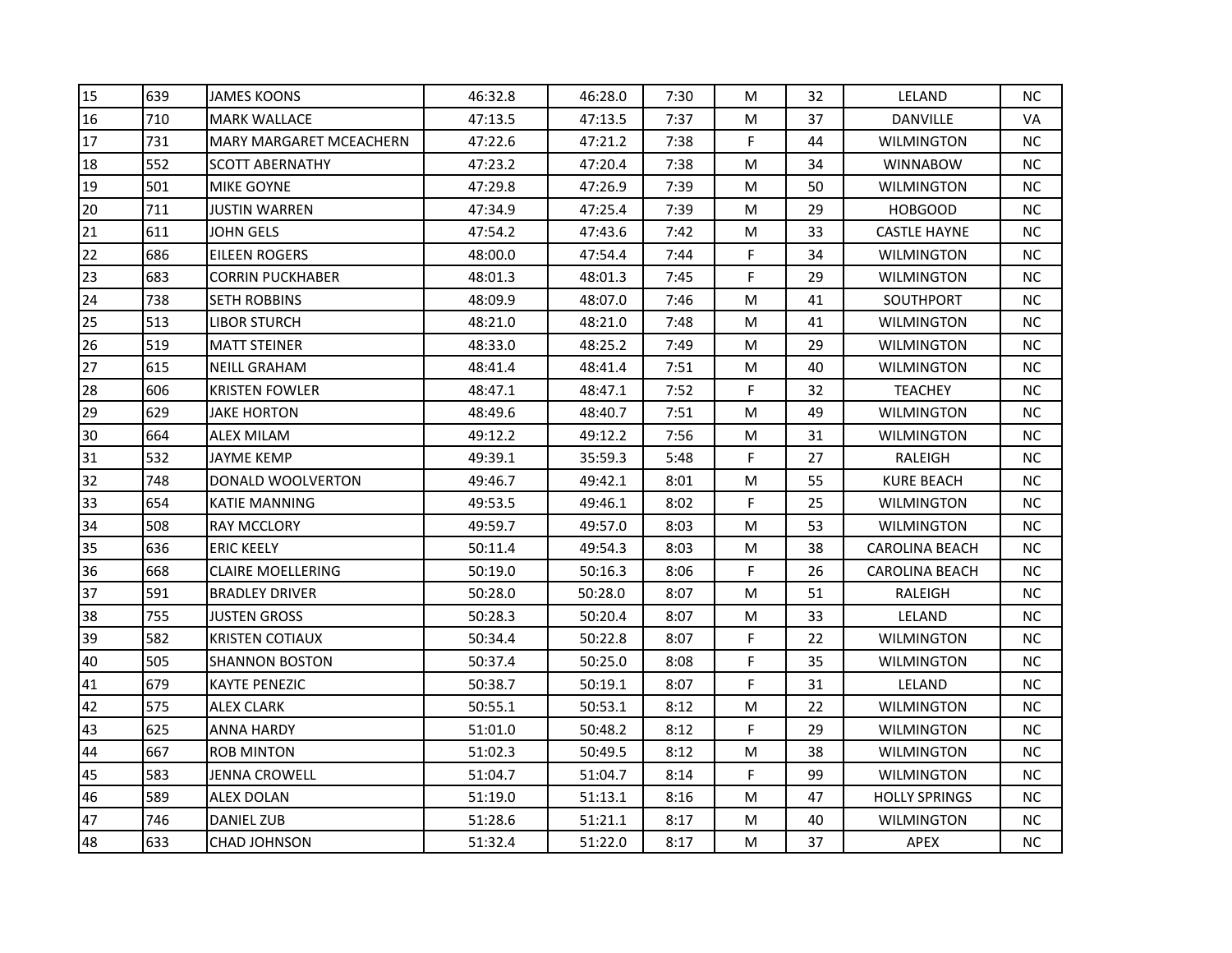| 49 | 725  | <b>ASHLEY FRANK</b>         | 51:35.5 | 51:23.9 | 8:17 | F         | 38 | WILMINGTON                | NC.       |
|----|------|-----------------------------|---------|---------|------|-----------|----|---------------------------|-----------|
| 50 | 718  | <b>RON WORMWOOD</b>         | 51:42.8 | 51:40.3 | 8:20 | M         | 58 | WILMINGTON                | NC.       |
| 51 | 569  | <b>BART CANNY</b>           | 51:58.3 | 51:50.1 | 8:22 | M         | 52 | WILMINGTON                | <b>NC</b> |
| 52 | 744  | <b>ERIC JOHNSTON</b>        | 52:01.6 | 51:54.4 | 8:22 | M         | 23 | <b>KURE BEACH</b>         | NC.       |
| 53 | 555  | <b>DEBORAH BARTHOLOW</b>    | 52:04.0 | 51:59.4 | 8:23 | F         | 49 | WILMINGTON                | NC.       |
| 54 | 561  | <b>COURTNEY BLEDSOE</b>     | 52:06.1 | 51:55.0 | 8:22 | F         | 24 | <b>CAROLINA BEACH</b>     | NC.       |
| 55 | 560  | <b>B.J. BLEDSOE</b>         | 52:06.3 | 51:58.9 | 8:23 | M         | 27 | <b>CAROLINA BEACH</b>     | NC.       |
| 56 | 523  | <b>KAREN BAKER</b>          | 52:11.9 | 52:08.8 | 8:25 | F         | 37 | <b>CAROLINA BEACH</b>     | NC.       |
| 57 | 539  | <b>DEVON FLEMING</b>        | 52:12.6 | 52:12.6 | 8:25 | F.        | 29 | <b>WILMINGTON</b>         | NC.       |
| 58 | 609  | <b>SCOTT FUSSELL</b>        | 52:22.1 | 52:12.9 | 8:25 | M         | 48 | WILMINGTON                | NC.       |
| 59 | 618  | WALT GREER                  | 52:49.2 | 52:40.0 | 8:30 | M         | 40 | WILMINGTON                | NC.       |
| 60 | 754  | <b>MATT CHADWICK</b>        | 52:52.5 | 52:39.3 | 8:30 | M         | 33 | WILMINGTON                | NC.       |
| 61 | 605  | LISA FISHER                 | 52:57.9 | 52:45.5 | 8:30 | F         | 35 | WILMINGTON                | NC        |
| 62 | 693  | <b>JAMIE SMITH</b>          | 52:58.9 | 52:49.1 | 8:31 | F.        | 48 | <b>HEBRON</b>             | IN        |
| 63 | 548  | <b>ROBYN GODFREY</b>        | 52:59.4 | 52:57.6 | 8:32 | F         | 48 | WILMINGTON                | NC.       |
| 64 | 550  | ELIZABETH ANDREW            | 53:00.7 | 53:00.7 | 8:33 | F         | 43 | WILMINGTON                | NC.       |
| 65 | 622  | <b>BRENDAN GUNN</b>         | 53:07.2 | 52:44.3 | 8:30 | M         | 39 | <b>GREENSBORO</b>         | NC.       |
| 66 | 554  | JENNY BACHMAN               | 53:16.6 | 53:13.0 | 8:35 | F         | 42 | <b>BLOWING ROCK</b>       | NC        |
| 67 | 685  | <b>ROD RILEY</b>            | 53:16.9 | 53:16.9 | 8:35 | M         | 50 | <b>GIBSON</b>             | NC.       |
| 68 | 512  | <b>MARY LYNNE MCELHANEY</b> | 53:21.4 | 53:14.3 | 8:35 | F.        | 53 | KURE BEACH                | NC.       |
| 69 | 631  | AMY JERNIGAN                | 53:23.3 | 53:10.9 | 8:35 | F         | 30 | <b>BATTLEBORO</b>         | NC.       |
| 70 | 669  | <b>STACIE MORRISON</b>      | 53:40.3 | 53:39.0 | 8:39 | F         | 39 | <b>SUPPLY</b>             | NC.       |
| 71 | 709  | <b>JOHN WAGNER</b>          | 53:41.3 | 53:41.3 | 8:40 | ${\sf M}$ | 25 | <b>GREENSBORO</b>         | <b>NC</b> |
| 72 | 568  | <b>LAUREN BUTZ</b>          | 53:43.0 | 53:36.5 | 8:39 | F.        | 14 | <b>WINNABOW</b>           | NC.       |
| 73 | 724  | <b>SHARON FOGARTY</b>       | 53:48.0 | 53:48.0 | 8:41 | F.        | 42 | <b>CAROLINA BEACH</b>     | NC.       |
| 74 | 762  | JIM ANDREWS                 | 53:52.7 | 53:48.6 | 8:41 | M         | 56 | WILMINGTON                | NC.       |
| 75 | 753  | JOANNE BAGBY                | 54:00.0 | 53:52.1 | 8:41 | F         | 59 | LELAND                    | NC.       |
| 76 | 510  | <b>ALYSSA VALENTE</b>       | 54:21.6 | 54:21.6 | 8:46 | F.        | 27 | WILMINGTON                | NC.       |
| 77 | 612  | JENNIFER GOLONKA            | 54:45.6 | 54:34.2 | 8:48 | F         | 48 | WILMINGTON                | NC.       |
| 78 | 608  | <b>ALAN FREY</b>            | 54:50.7 | 54:40.7 | 8:49 | M         | 58 | <b>CHARLOTTE</b>          | NC.       |
| 79 | 549  | <b>BLAINE TIPTON</b>        | 54:51.0 | 54:43.8 | 8:50 | M         | 23 | WILMINGTON                | NC.       |
| 80 | 760  | <b>BRIAN OZAZEWSKI</b>      | 54:55.5 | 54:42.4 | 8:49 | M         | 36 | <b>CAROLINA BEACH</b>     | NC.       |
| 81 | 1906 | JENNA CURRY                 | 55:18.9 | 41:32.7 | 6:42 | F         | 28 | <b>WRIGHTSVILLE BEACH</b> | NC.       |
| 82 | 656  | JACOB MATTERN               | 55:23.3 | 54:11.8 | 8:44 | M         | 29 | WILMINGTON                | NC.       |
|    |      |                             |         |         |      |           |    |                           |           |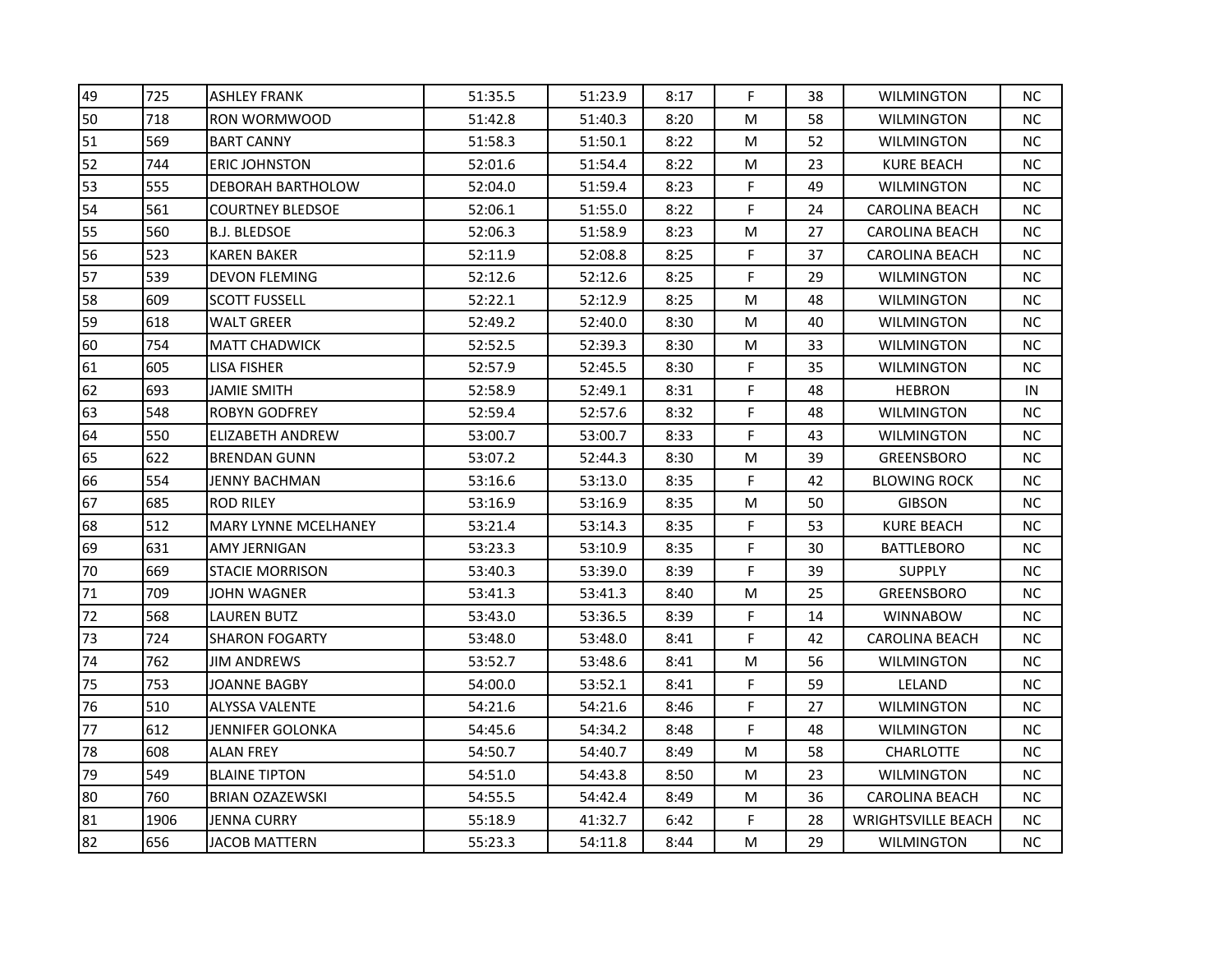| 83  | 727 | <b>GRAY CONNELLY</b>       | 55:23.3 | 54:10.4 | 8:44 | M  | 40 | <b>OAK ISLAND</b>     | NC.       |
|-----|-----|----------------------------|---------|---------|------|----|----|-----------------------|-----------|
| 84  | 506 | <b>STEPHANIE SCOTT</b>     | 55:25.9 | 55:21.0 | 8:56 | F  | 47 | WILMINGTON            | NC.       |
| 85  | 759 | <b>JOHN CASE</b>           | 55:40.8 | 55:33.1 | 8:58 | M  | 54 | <b>CAROLINA BEACH</b> | NC.       |
| 86  | 590 | <b>KELLI DOVE</b>          | 55:45.1 | 55:30.2 | 8:57 | F  | 44 | <b>CAROLINA BEACH</b> | NC.       |
| 87  | 697 | <b>JOHN SPENCER</b>        | 55:51.8 | 55:33.5 | 8:58 | M  | 37 | <b>WATHA</b>          | NC.       |
| 88  | 547 | AMANDA ROSS                | 55:59.3 | 55:59.3 | 9:02 | F  | 29 | WILMINGTON            | NC.       |
| 89  | 703 | <b>TUAN TA</b>             | 56:06.5 | 56:06.5 | 9:03 | M  | 48 | <b>CARY</b>           | NC.       |
| 90  | 566 | <b>STEPH BROWN</b>         | 56:08.3 | 56:04.4 | 9:03 | F. | 52 | <b>BELVILLE</b>       | NC        |
| 91  | 716 | <b>JILL WOLFE</b>          | 56:09.1 | 56:07.0 | 9:03 | F  | 41 | WILMINGTON            | NC.       |
| 92  | 673 | <b>GARRICK NEWSOME</b>     | 56:23.3 | 56:12.2 | 9:04 | M  | 46 | WILMINGTON            | NC.       |
| 93  | 736 | <b>HAYDEN MCGEE</b>        | 56:23.3 | 56:23.3 | 9:06 | M  | 10 | KENANSVILLE           | NC.       |
| 94  | 752 | <b>ANDREW MCVEY</b>        | 56:31.9 | 56:26.3 | 9:06 | M  | 47 | WILMINGTON            | NC.       |
| 95  | 536 | <b>DAN LEONARD</b>         | 56:40.5 | 56:40.5 | 9:08 | M  | 54 | <b>CAROLINA BEACH</b> | NC        |
| 96  | 520 | LISA WAYNE                 | 56:41.6 | 56:28.7 | 9:06 | F. | 46 | <b>WILMINGTON</b>     | NC.       |
| 97  | 544 | DAVID GADALLA              | 56:43.2 | 56:35.0 | 9:08 | M  | 39 | <b>CAROLINA BEACH</b> | NC.       |
| 98  | 529 | BRIAN DONOVAN              | 56:45.9 | 56:29.7 | 9:07 | M  | 35 | WILMINGTON            | ΝC        |
| 99  | 527 | PAUL RABY                  | 56:49.9 | 56:28.7 | 9:06 | M  | 36 | <b>WINTERVILLE</b>    | NC.       |
| 100 | 592 | <b>KIM EADIE</b>           | 56:56.3 | 56:31.5 | 9:07 | F. | 47 | LELAND                | <b>NC</b> |
| 101 | 517 | <b>ROBI BENNETT</b>        | 57:00.5 | 56:48.0 | 9:10 | F  | 57 | <b>WILMINGTON</b>     | NC.       |
| 102 | 650 | HILARY LOSO                | 57:18.1 | 57:18.1 | 9:15 | F  | 27 | WILMINGTON            | NC.       |
| 103 | 581 | NIKKI COOK                 | 57:20.8 | 57:14.6 | 9:14 | F  | 34 | WILMINGTON            | NC.       |
| 104 | 684 | <b>REBEKAH REILLY</b>      | 57:21.9 | 57:04.8 | 9:12 | F  | 30 | <b>GREENVILLE</b>     | NC.       |
| 105 | 551 | LISA JONES                 | 57:25.2 | 57:25.2 | 9:16 | F  | 37 | <b>CAROLINA BEACH</b> | NC.       |
| 106 | 761 | <b>SAMANTHA BAKER</b>      | 57:27.8 | 57:07.4 | 9:13 | F  | 20 | WILMINGTON            | NC.       |
| 107 | 537 | PATRICK-PRE DONLEY         | 57:37.7 | 57:18.6 | 9:15 | M  | 36 | WILMMINGTON           | NC.       |
| 108 | 604 | MELISSA FALLIS             | 57:41.7 | 57:41.7 | 9:18 | F. | 31 | <b>WILMINGTON</b>     | NC.       |
| 109 | 504 | <b>MATT SAGGESE</b>        | 57:43.0 | 57:20.6 | 9:15 | M  | 38 | WILMINGTON            | NC.       |
| 110 | 624 | <b>THOMAS HALL</b>         | 58:02.4 | 57:44.5 | 9:19 | M  | 48 | APEX                  | NC.       |
| 111 | 564 | JACOB BOUNDY               | 58:05.9 | 57:48.9 | 9:19 | M  | 34 | GREENVILLE            | NC.       |
| 112 | 702 | <b>DEBRATA</b>             | 58:14.7 | 58:10.4 | 9:23 | F  | 48 | CARY                  | NC.       |
| 113 | 642 | TRISTIN LAMBERTON          | 58:16.3 | 58:11.5 | 9:23 | F. | 46 | <b>WILLOW SPRING</b>  | NC.       |
| 114 | 730 | <b>MITCH JOHNSON</b>       | 58:18.3 | 58:18.3 | 9:24 | M  | 34 | WILMINGTON            | NC.       |
| 115 | 538 | <b>CHRIS FISCHER</b>       | 58:32.3 | 58:13.3 | 9:23 | M  | 35 | <b>KURE BEACH</b>     | NC.       |
| 116 | 726 | VIQUI D CASTILLO CERVANTES | 58:53.6 | 58:53.6 | 9:30 | F. | 99 | <b>WIMINGTON</b>      | NC.       |
|     |     |                            |         |         |      |    |    |                       |           |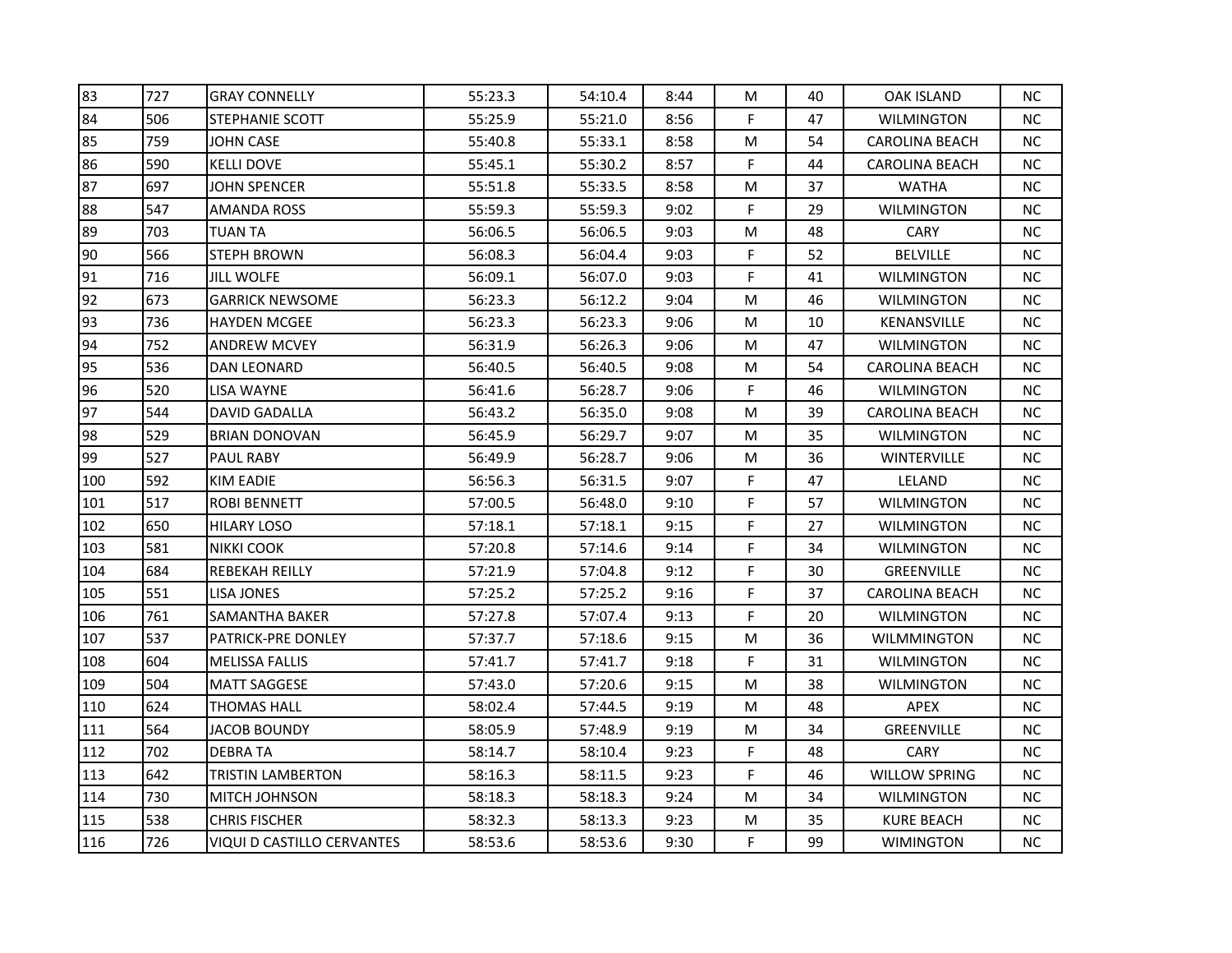| 117 | 507 | LINDSEY MCDERMOTT         | 59:01.1   | 56:24.2   | 9:06  | F. | 26 | LELAND                | NC.       |
|-----|-----|---------------------------|-----------|-----------|-------|----|----|-----------------------|-----------|
| 118 | 641 | RACHEL LACOE              | 59:10.8   | 59:05.6   | 9:32  | F  | 29 | <b>WILMINGTON</b>     | NC.       |
| 119 | 687 | <b>ANDREA SCARPELLO</b>   | 59:35.5   | 59:19.8   | 9:34  | F  | 24 | WILMINGTON            | NC        |
| 120 | 522 | <b>GAIL MATTHEWS</b>      | 59:42.4   | 59:25.6   | 9:35  | F  | 54 | <b>KURE BEACH</b>     | NC.       |
| 121 | 521 | <b>DAVID MATTHEWS</b>     | 59:42.5   | 59:35.1   | 9:37  | M  | 57 | <b>KURE BEACH</b>     | NC.       |
| 122 | 601 | <b>WELLA EVANS</b>        | 59:52.7   | 59:32.1   | 9:36  | F  | 10 | CONCORD               | NC.       |
| 123 | 600 | <b>RITA EVANS</b>         | 59:53.0   | 59:32.3   | 9:36  | F  | 34 | CONCORD               | NC.       |
| 124 | 623 | <b>JACKIE GURLEY</b>      | 59:53.6   | 58:49.1   | 9:29  | F  | 25 | WILMINGTON            | NC        |
| 125 | 628 | <b>ASHLEY HODGES</b>      | 59:54.9   | 59:48.6   | 9:39  | F  | 32 | <b>WILMINGTON</b>     | NC.       |
| 126 | 645 | <b>CHRISTINA LANIER</b>   | 59:56.5   | 59:48.2   | 9:39  | F  | 39 | WILMINGTON            | NC.       |
| 127 | 706 | <b>KEVIN THAYER</b>       | 59:58.3   | 59:43.2   | 9:38  | M  | 60 | <b>KURE BEACH</b>     | NC.       |
| 128 | 690 | <b>STEVE SHUTTLEWORTH</b> | 1:00:06.3 | 59:56.0   | 9:40  | M  | 54 | <b>CAROLINA BEACH</b> | NC.       |
| 129 | 503 | <b>ANITA HOOKER</b>       | 1:00:08.6 | 1:00:08.6 | 9:42  | F  | 46 | <b>MARTINSVILLE</b>   | <b>VA</b> |
| 130 | 750 | <b>TIM CONNELLY</b>       | 1:00:15.4 | 59:50.0   | 9:39  | M  | 51 | CAROLINA BEACH        | NC.       |
| 131 | 660 | LEIGHANN MERRITT          | 1:00:15.7 | 1:00:02.7 | 9:41  | F  | 34 | WHITEVILLE            | NC.       |
| 132 | 586 | SUSAN DEMPSEY             | 1:00:19.2 | 1:00:12.7 | 9:43  | F  | 51 | <b>TEACHEY</b>        | NC.       |
| 133 | 712 | <b>ARIEL WEEKS</b>        | 1:00:24.6 | 59:19.2   | 9:34  | F  | 23 | WILMINGTON            | NC.       |
| 134 | 713 | JOHN WEISZ                | 1:00:27.1 | 1:00:16.4 | 9:43  | M  | 62 | <b>WILMINGTON</b>     | NC.       |
| 135 | 616 | <b>DEBRA GRAY</b>         | 1:01:03.1 | 1:00:56.1 | 9:50  | F  | 58 | <b>MOORESVILLE</b>    | <b>NC</b> |
| 136 | 704 | <b>STEPH TABASHNECK</b>   | 1:01:06.6 | 1:00:45.6 | 9:48  | F  | 29 | <b>WILMINGTON</b>     | NC.       |
| 137 | 655 | <b>GREG MATOS</b>         | 1:01:06.9 | 1:00:45.3 | 9:48  | M  | 32 | WILMINGTON            | NC.       |
| 138 | 630 | <b>MATTHEW HRIBAR</b>     | 1:01:10.4 | 1:00:42.4 | 9:47  | M  | 31 | <b>WINNABOW</b>       | NC.       |
| 139 | 674 | <b>ALYSON NOWICKI</b>     | 1:01:11.8 | 1:00:55.1 | 9:50  | F  | 36 | WILMINGTON            | NC.       |
| 140 | 578 | <b>KAITLYN CONGER</b>     | 1:01:21.0 | 1:01:06.8 | 9:51  | F  | 24 | WILMINGTON            | NC.       |
| 141 | 579 | RICHARD CONGER            | 1:01:21.2 | 1:01:06.6 | 9:51  | M  | 54 | <b>GOLDSBORO</b>      | NC.       |
| 142 | 563 | <b>RICK BOTH</b>          | 1:01:27.5 | 1:01:08.6 | 9:52  | M  | 68 | <b>CAROLINA BEACH</b> | NC.       |
| 143 | 617 | <b>KEVIN GRAY</b>         | 1:01:43.4 | 1:01:28.5 | 9:55  | M  | 54 | <b>MOORESVILLE</b>    | NC.       |
| 144 | 610 | MICHELE GELGOT            | 1:01:48.1 | 1:01:30.1 | 9:55  | F  | 51 | <b>STOKESDALE</b>     | NC.       |
| 145 | 599 | <b>DERRICK EVANS</b>      | 1:01:52.4 | 1:01:31.8 | 9:55  | M  | 61 | <b>BENT MOUNTAIN</b>  | VA        |
| 146 | 596 | <b>MARCUS EDMONDSON</b>   | 1:02:11.5 | 1:01:57.5 | 9:59  | M  | 37 | <b>SNEADS FERRY</b>   | NC.       |
| 147 | 640 | <b>SHANNON KRUEGER</b>    | 1:02:13.4 | 1:02:13.4 | 10:02 | F. | 32 | <b>WILMINGTON</b>     | NC.       |
| 148 | 528 | <b>CHRISTINE BEAN</b>     | 1:02:20.7 | 1:02:09.5 | 10:01 | F  | 61 | WILMINGTON            | NC.       |
| 149 | 635 | <b>HALEY JONES</b>        | 1:02:22.4 | 1:02:22.4 | 10:04 | F  | 29 | <b>WILMINGTON</b>     | NC.       |
| 150 | 665 | <b>PHYLLIS MILLER</b>     | 1:02:26.2 | 1:02:07.0 | 10:01 | F. | 67 | WILMINGTON            | NC.       |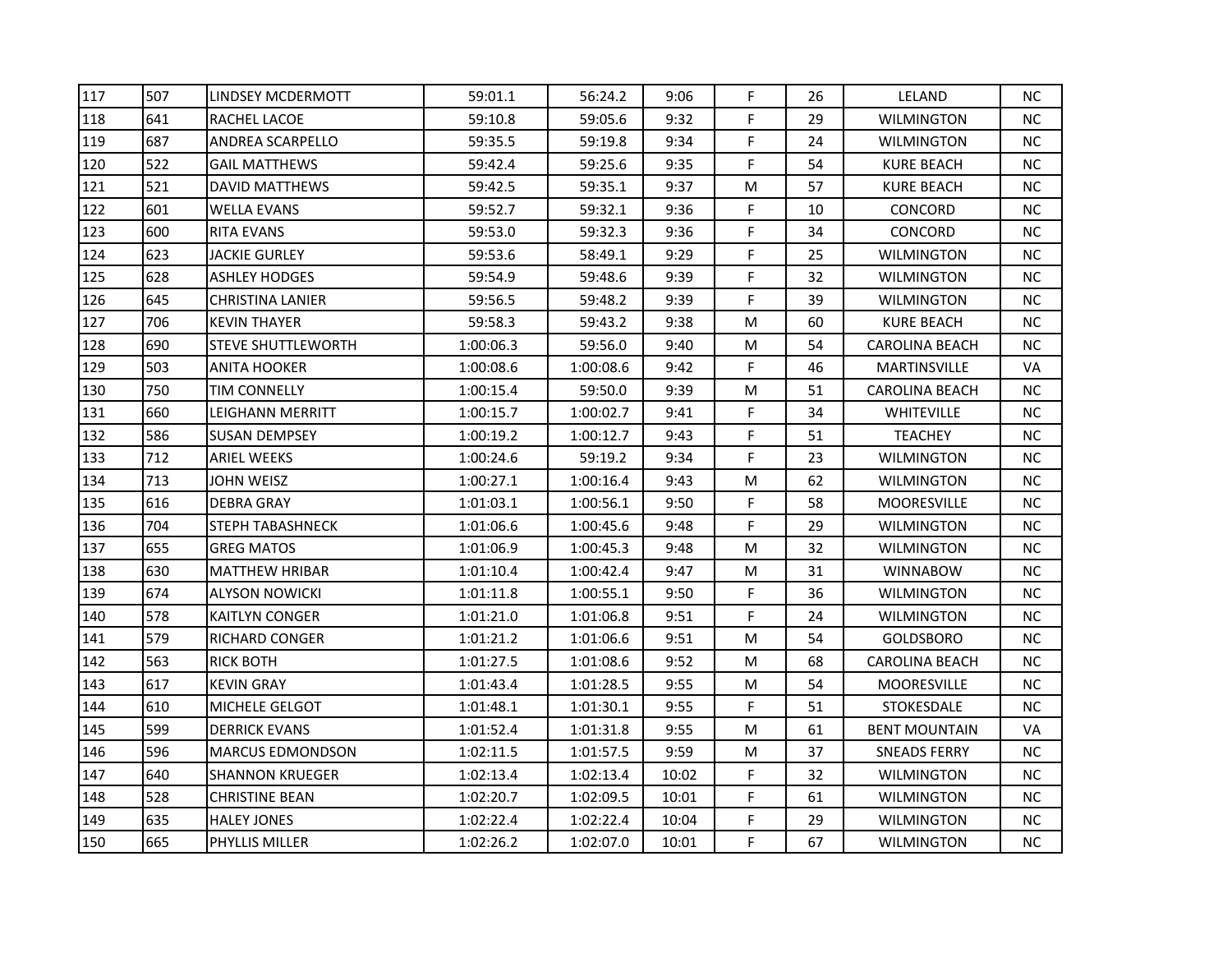| 151 | 607 | JENNIFER FREDERIKSEN      | 1:02:32.2 | 1:02:16.7 | 10:03 | F. | 44             | <b>HOLLY SPRINGS</b>  | NC.       |
|-----|-----|---------------------------|-----------|-----------|-------|----|----------------|-----------------------|-----------|
| 152 | 584 | <b>DAVID PIERCE</b>       | 1:02:32.9 | 1:02:15.3 | 10:02 | М  | 41             | <b>WILMINGTON</b>     | NC.       |
| 153 | 675 | <b>MELISSA OLSON</b>      | 1:02:42.5 | 1:02:29.5 | 10:05 | F  | 42             | <b>WATHA</b>          | NC        |
| 154 | 559 | <b>KARI BISHOP</b>        | 1:02:58.4 | 1:02:52.1 | 10:08 | F  | 33             | <b>CAROLINA BEACH</b> | NC.       |
| 155 | 696 | LAURA SPARKMAN            | 1:03:03.1 | 1:02:42.2 | 10:07 | F  | 59             | SOUTHPORT             | NC.       |
| 156 | 689 | WILLIAM SCHULTE           | 1:03:27.6 | 1:02:38.2 | 10:06 | M  | 58             | <b>CAROLINA BEACH</b> | NC.       |
| 157 | 558 | <b>MELISSA BEALL</b>      | 1:03:34.3 | 1:03:12.6 | 10:12 | F  | 31             | RALEIGH               | NC.       |
| 158 | 620 | <b>CHRISTINE GRISSETT</b> | 1:03:47.0 | 1:03:25.3 | 10:14 | F  | 36             | <b>WILMINGTON</b>     | <b>NC</b> |
| 159 | 737 | <b>SANDY MITOFSKY</b>     | 1:04:06.5 | 1:03:57.3 | 10:19 | F  | 40             | <b>CAROLINA BEACH</b> | NC.       |
| 160 | 525 | <b>KATE MATTOCKS</b>      | 1:04:16.8 | 1:04:05.3 | 10:20 | F  | 31             | <b>WILMINGTON</b>     | NC.       |
| 161 | 524 | <b>SCOTT LEVINE</b>       | 1:04:23.9 | 52:21.3   | 8:27  | M  | 32             | WILMINGTON            | NC.       |
| 162 | 619 | <b>REGINA GRIGGS</b>      | 1:04:25.1 | 1:04:15.1 | 10:22 | F  | 40             | ANGIER                | NC.       |
| 163 | 518 | <b>MATTHEW MAYA</b>       | 1:04:29.8 | 1:04:16.7 | 10:22 | M  | 30             | <b>WILMINGTON</b>     | NC        |
| 164 | 701 | <b>KRISTEN SYMANK</b>     | 1:04:44.4 | 1:04:27.9 | 10:24 | F. | 33             | APEX                  | NC.       |
| 165 | 614 | <b>HANNAH GRACE</b>       | 1:04:45.6 | 1:04:36.1 | 10:25 | F  | $\overline{7}$ | WILMINGTON            | NC.       |
| 166 | 613 | <b>BETH GRACE</b>         | 1:04:45.7 | 1:04:45.7 | 10:27 | F  | 36             | WILMINGTON            | NC.       |
| 167 | 526 | <b>JENNIFER RABY</b>      | 1:04:52.8 | 1:04:52.8 | 10:28 | F  | 39             | <b>WINTERVILLE</b>    | NC.       |
| 168 | 514 | <b>SARAH POLLI</b>        | 1:04:53.3 | 1:04:53.3 | 10:28 | F  | 28             | <b>WA</b>             | DC.       |
| 169 | 567 | JENNIFER BUTZ             | 1:05:00.6 | 1:04:53.8 | 10:28 | F  | 99             | <b>WINNABOW</b>       | <b>NC</b> |
| 170 | 698 | <b>SKIP SPRAGUE</b>       | 1:05:16.2 | 1:04:56.7 | 10:28 | M  | 56             | <b>CAROLINA BEACH</b> | NC.       |
| 171 | 587 | TRISH DEMPSEY             | 1:05:29.9 | 1:05:29.9 | 10:34 | F  | 41             | <b>COLUMBUS</b>       | OH.       |
| 172 | 542 | <b>KARI-ANN SMITH</b>     | 1:05:32.2 | 1:05:32.2 | 10:34 | F  | 28             | WILMINGTON            | NC.       |
| 173 | 540 | <b>ASHLEY BRENNAN</b>     | 1:05:32.5 | 1:05:13.4 | 10:31 | F  | 27             | WILMINGTON            | NC.       |
| 174 | 603 | <b>ANDREW FALLIS</b>      | 1:05:35.2 | 1:05:35.2 | 10:35 | M  | 32             | WILMINGTON            | NC.       |
| 175 | 580 | SARAH CONGER              | 1:05:43.2 | 1:05:29.0 | 10:34 | F  | 22             | WILMINGTON            | NC.       |
| 176 | 715 | LINDSAY WILSON            | 1:05:59.1 | 1:05:48.9 | 10:37 | F  | 29             | WILMINGTON            | NC.       |
| 177 | 691 | <b>MEGAN SIEPRAWSKI</b>   | 1:06:00.8 | 1:05:45.5 | 10:36 | F  | 26             | WILMINGTON            | NC.       |
| 178 | 565 | <b>JB BOXTER</b>          | 1:06:00.8 | 55:23.2   | 8:56  | M  | 28             | WILMINGTON            | NC.       |
| 179 | 577 | <b>CHRISTINE CONGER</b>   | 1:06:03.6 | 1:05:49.2 | 10:37 | F. | 19             | <b>GOLDSBORO</b>      | NC.       |
| 180 | 637 | <b>KENNETH KING</b>       | 1:06:05.1 | 1:05:42.9 | 10:36 | M  | 56             | SYCAMORE              | IL        |
| 181 | 719 | <b>HEATHER WURR</b>       | 1:06:06.0 | 1:05:50.2 | 10:37 | F. | 38             | <b>CLAYTON</b>        | NC.       |
| 182 | 695 | <b>KYLE SMITH</b>         | 1:06:07.7 | 55:47.2   | 8:59  | M  | 30             | WILMINGTON            | NC.       |
| 183 | 720 | JENNIFER YOUNG            | 1:06:32.5 | 1:06:32.5 | 10:44 | F  | 39             | <b>WILMINGTON</b>     | NC.       |
| 184 | 735 | <b>KRISTY SOUTHERLAND</b> | 1:07:04.0 | 1:06:49.4 | 10:47 | F. | 37             | <b>BENSON</b>         | NC.       |
|     |     |                           |           |           |       |    |                |                       |           |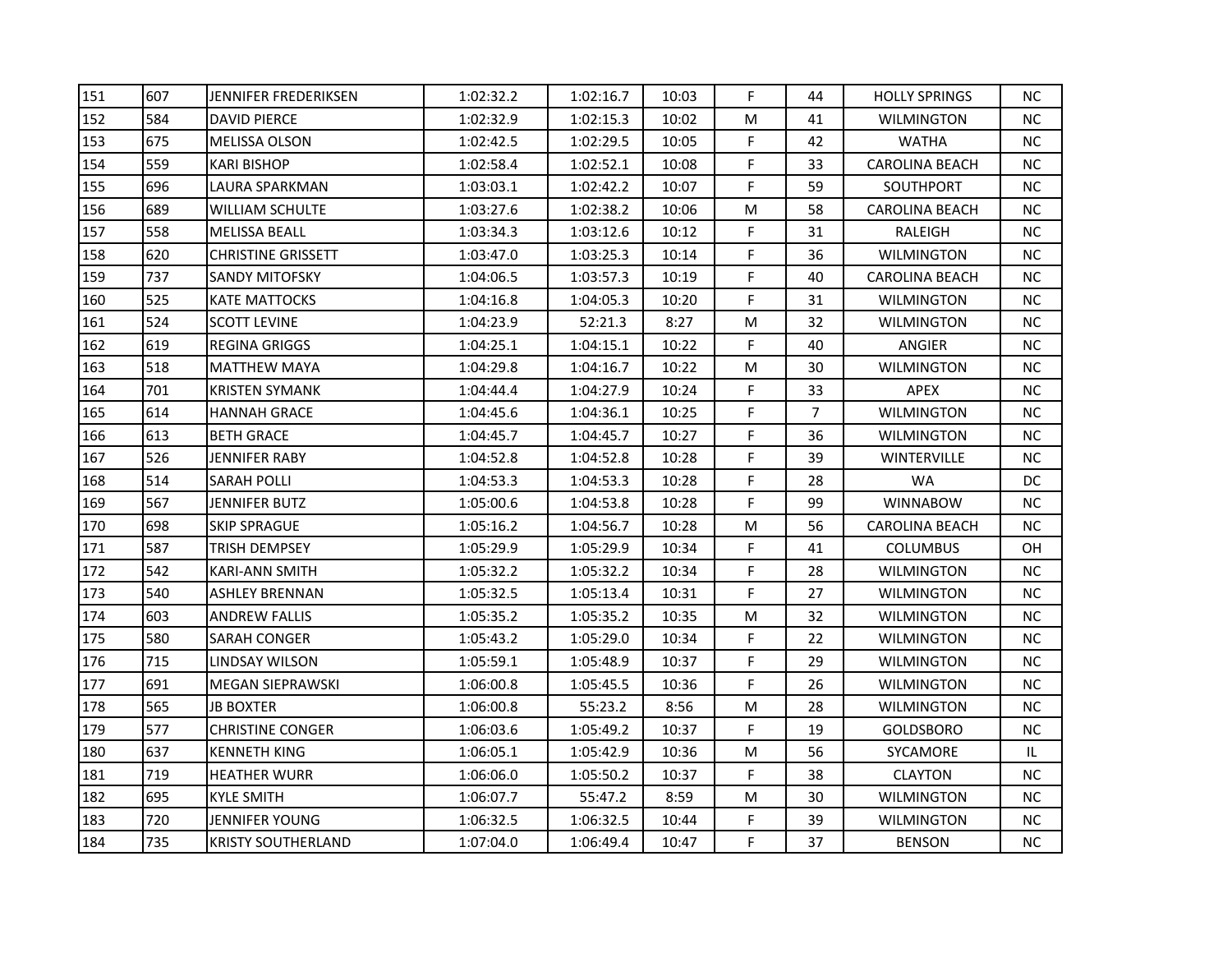| 185 | 747 | <b>CHRISTINA PHILLIPS</b> | 1:07:05.4 | 1:06:59.0 | 10:48 | F  | 37 | <b>BENSON</b>         | NC.       |
|-----|-----|---------------------------|-----------|-----------|-------|----|----|-----------------------|-----------|
| 186 | 676 | <b>CHRIS PANNELL</b>      | 1:07:51.4 | 1:07:43.8 | 10:55 | M  | 38 | <b>WILMINGTON</b>     | <b>NC</b> |
| 187 | 734 | <b>STACY PECORI</b>       | 1:07:58.6 | 1:07:58.6 | 10:58 | F. | 41 | LELAND                | <b>NC</b> |
| 188 | 722 | <b>JESSE ZACHARY</b>      | 1:08:01.5 | 1:07:43.1 | 10:55 | M  | 38 | <b>MONROE</b>         | NY.       |
| 189 | 576 | JANET COLEMAN             | 1:08:01.6 | 1:07:49.7 | 10:56 | F  | 56 | WILMINGTON            | NC.       |
| 190 | 721 | <b>CHRYSA ZACHARY</b>     | 1:08:01.7 | 1:07:43.1 | 10:55 | F  | 34 | <b>MONROE</b>         | NY.       |
| 191 | 732 | PATTI MOHR                | 1:08:04.7 | 1:07:44.2 | 10:55 | F  | 44 | <b>CAROLINA BEACH</b> | NC.       |
| 192 | 763 | JADWIGA CURRAN            | 1:08:36.9 | 1:08:27.8 | 11:02 | F  | 64 |                       | NC.       |
| 193 | 530 | <b>ROBIN GRAHAM</b>       | 1:09:28.0 | 1:09:20.1 | 11:11 | F. | 40 | WILMINGTON            | <b>NC</b> |
| 194 | 647 | <b>TERRY LEATHERMAN</b>   | 1:09:30.2 | 1:09:19.9 | 11:11 | M  | 57 | <b>RICHMOND</b>       | VA        |
| 195 | 595 | JENNIFER EDMONDSON        | 1:10:08.3 | 1:09:54.0 | 11:16 | F. | 33 | SNEADS FERRY          | NC.       |
| 196 | 652 | <b>JASON MACKAY</b>       | 1:10:17.5 | 1:09:53.8 | 11:16 | M  | 42 | CHARLOTTE             | NC.       |
| 197 | 740 | <b>HEATH KNOTT</b>        | 1:10:17.9 | 1:09:55.4 | 11:17 | M  | 41 | CHARLOTTE             | NC        |
| 198 | 739 | JONATHAN BRADLEY          | 1:10:44.5 | 1:10:17.7 | 11:20 | M  | 33 | WILMINGTON            | NC.       |
| 199 | 535 | <b>BRANDON ROWLETT</b>    | 1:11:07.2 | 1:10:47.2 | 11:25 | M  | 37 | WILMINGTON            | <b>NC</b> |
| 200 | 534 | <b>AMY ROWLETT</b>        | 1:11:07.3 | 1:10:47.9 | 11:25 | F  | 45 | WILMINGTON            | NC.       |
| 201 | 694 | <b>JANICE SMITH</b>       | 1:12:44.1 | 1:12:34.3 | 11:42 | F  | 38 | <b>ASHBURN</b>        | <b>VA</b> |
| 202 | 692 | <b>REGAN SIMMONS</b>      | 1:13:08.8 | 1:12:58.2 | 11:46 | F  | 30 | WILMINGTON            | NC        |
| 203 | 556 | <b>STACY BAXLEY</b>       | 1:13:11.9 | 1:12:53.5 | 11:45 | F  | 41 | RALEIGH               | NC.       |
| 204 | 541 | NAOMI LEBLANC             | 1:13:16.1 | 1:01:17.9 | 9:53  | F  | 50 | WILMINGTON            | NC.       |
| 205 | 644 | TRICIA LANCASTER          | 1:13:41.8 | 1:13:20.6 | 11:50 | F  | 46 | WILMINGTON            | NC.       |
| 206 | 643 | <b>JIM LANCASTER</b>      | 1:13:42.3 | 1:13:20.9 | 11:50 | M  | 52 | <b>WILMINGTON</b>     | NC.       |
| 207 | 571 | <b>CARRIE CHEATHAM</b>    | 1:14:05.7 | 1:13:54.4 | 11:55 | F  | 47 | WILMINGTON            | NC        |
| 208 | 707 | <b>CHERYL TILLY</b>       | 1:14:09.6 | 1:13:55.9 | 11:55 | F  | 36 | <b>CARY</b>           | NC.       |
| 209 | 511 | DANIELLE WHELAN           | 1:14:33.0 | 1:14:14.8 | 11:58 | F  | 35 | <b>CAROLINA BEACH</b> | NC.       |
| 210 | 509 | <b>KEVIN MURPHY</b>       | 1:14:35.9 | 1:14:17.5 | 11:59 | M  | 35 | <b>CAROLINA BEACH</b> | NC.       |
| 211 | 533 | <b>MEGAN PRATT</b>        | 1:15:11.2 | 1:14:54.9 | 12:05 | F  | 37 | WILMINGTON            | NC.       |
| 212 | 531 | NICOLE JONES              | 1:15:19.7 | 1:15:19.7 | 12:09 | F  | 41 | WILMINGTON            | NC.       |
| 213 | 717 | <b>BELINDA WOOFTER</b>    | 1:15:45.8 | 1:15:31.5 | 12:11 | F  | 59 | <b>OAK ISLAND</b>     | NC.       |
| 214 | 714 | <b>MARKEL WILLIAMS</b>    | 1:17:07.1 | 1:17:07.1 | 12:26 | M  | 35 | WILMINGTON            | NC.       |
| 215 | 666 | <b>JESS MINOR</b>         | 1:17:07.2 | 1:16:47.6 | 12:23 | F  | 38 | <b>STEPHENSON</b>     | <b>VA</b> |
| 216 | 678 | <b>LESLIE PAYNE</b>       | 1:17:09.4 | 1:16:49.2 | 12:23 | F  | 52 | LELAND                | NC.       |
| 217 | 593 | KIMBERLY EASON            | 1:17:57.2 | 1:17:37.2 | 12:31 | F  | 34 | WILMINGTON            | NC.       |
| 218 | 515 | <b>CLAIRE MURPHY</b>      | 1:18:43.5 | 1:18:28.1 | 12:39 | F. | 28 | WILMINGTON            | NC.       |
|     |     |                           |           |           |       |    |    |                       |           |